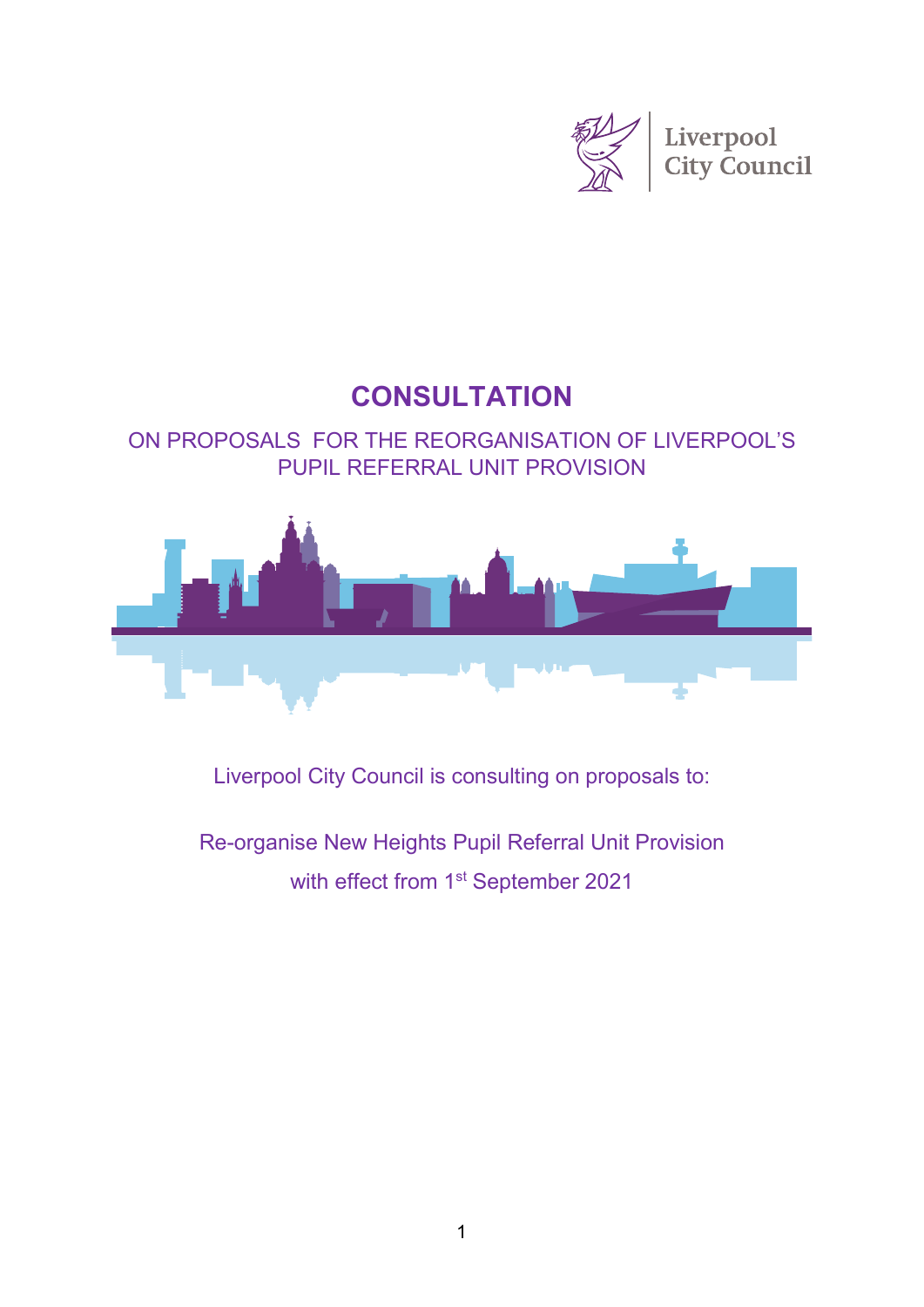# **Background**

The reorganisation of Liverpool City Council's Pupil Referral Unit provision entails three related statutory proposals as set out below.

## **Reasons for the proposal**

The increase in capacity of the Pupil Referral Unit KS4 is proposed to allow for the amalgamation of the PRU provision across Key Stages 2 to 4, which will be managed by a single Management Committee.

The proposals will result in the following benefits:

- Formalise management arrangements already informally operated across Key Stage 2, 3 and 4 provisions
- Facilitate increased sharing of resources, management efficiencies and shared practice between Key Stage 2 provision and Key Stage 3 and 4 provisions
- Facilitate the strengthening of existing Management Committee arrangements, with representation and expertise to be offered across all key stages
- Facilitate the establishment of a new PRU management structure, offering consistent leadership across all key stages
- Ensure the long-term sustainability, through shared commissioning and resources, of all elements of the City's PRU provision.

#### **Effect on other Schools, Academies and Educational Institutions in the Area**

The proposal to amalgamate the City's PRU provision is anticipated to have positive implications for other schools, academies and educational institutions in the area.

- Pupils on roll at mainstream schools who take up placements within the PRU provision will have access to resources and provision that is consistent with their substantive mainstream placements while out of school
- Greater resource for PRU attendees will lead to a higher quality and more varied educational delivery which may facilitate more efficient transition for pupils who are to be re-integrated into their substantive mainstream school places post placement
- Key Stage 4 pupils will have the opportunity to access the increased academic resources at the LEEP site

# **The Proposal**

The City Council is consulting on three related proposals:

### **1. ALTERATION OF THE LOWER AND UPPER AGE LIMIT**

New Heights High School is currently legally allowed to make provision for 11 to 16 year olds.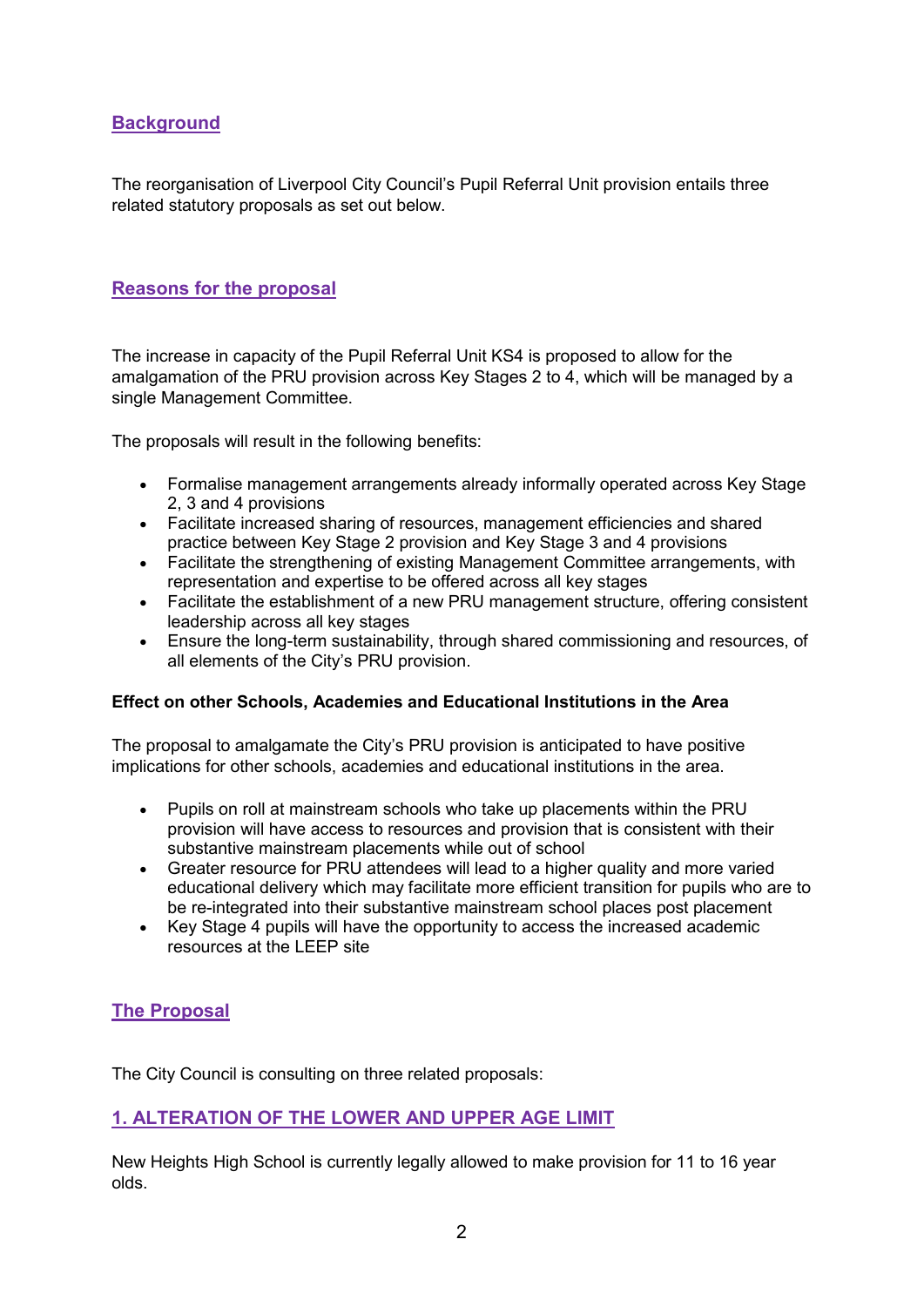It is now proposed that New Heights High Schools broadens its age range from 11 to 16 year olds to 7 to 16 year olds – thereby encompassing Key Stage 2 provision

# **2. INCREASE IN CAPACITY**

NHHS current offers 66 places across key stages 3 and 4. The proposal is to increase the numbers of places available to 210 : 24 key stage 2 places, 66 key stage 3 places and 120 key stage 4 places.

#### **What happens next?**

Feedback from the consultation will be considered by Liverpool City Council's Cabinet. If the Cabinet decides to continue with the proposal after considering the comments received, Liverpool City Council will begin the procedure to implement the proposal.

Any comments or objections received during this period will be reported to Liverpool City Council's Cabinet which will then decide whether or not to approve the proposal.

#### **Timetable**

.

The expected timetable for progress of the proposal is:

| <b>Consultation Period</b>                                                                      | Monday 28 <sup>th</sup> June   |
|-------------------------------------------------------------------------------------------------|--------------------------------|
| Liverpool City Council Cabinet decision<br>whether to proceed.                                  | Monday 12 <sup>th</sup> July   |
| If approved, Liverpool City Council will<br>inform the Department for Education as<br>required. |                                |
| Implementation date                                                                             | 1 <sup>st</sup> September 2021 |

3

#### **How to respond**

You can submit views in writing about the proposal to:

School Organisation Team Re-organisation of PRU Provision Children & Young People's Service 5<sup>th</sup> Floor, Cunard Building Pier Head, Water Street **Liverpool** L3 1AH

Any comments received, by letter or email, will be reported to the City Council when it comes to take a decision on the proposal.

City Council papers are public documents and are posted on the City Council website.

Any comments you make, therefore, will be made public, but the papers will be edited before publication, as appropriate, to preserve anonymity in compliance with the Data Protection Act 1998 and to prevent copying of

i t